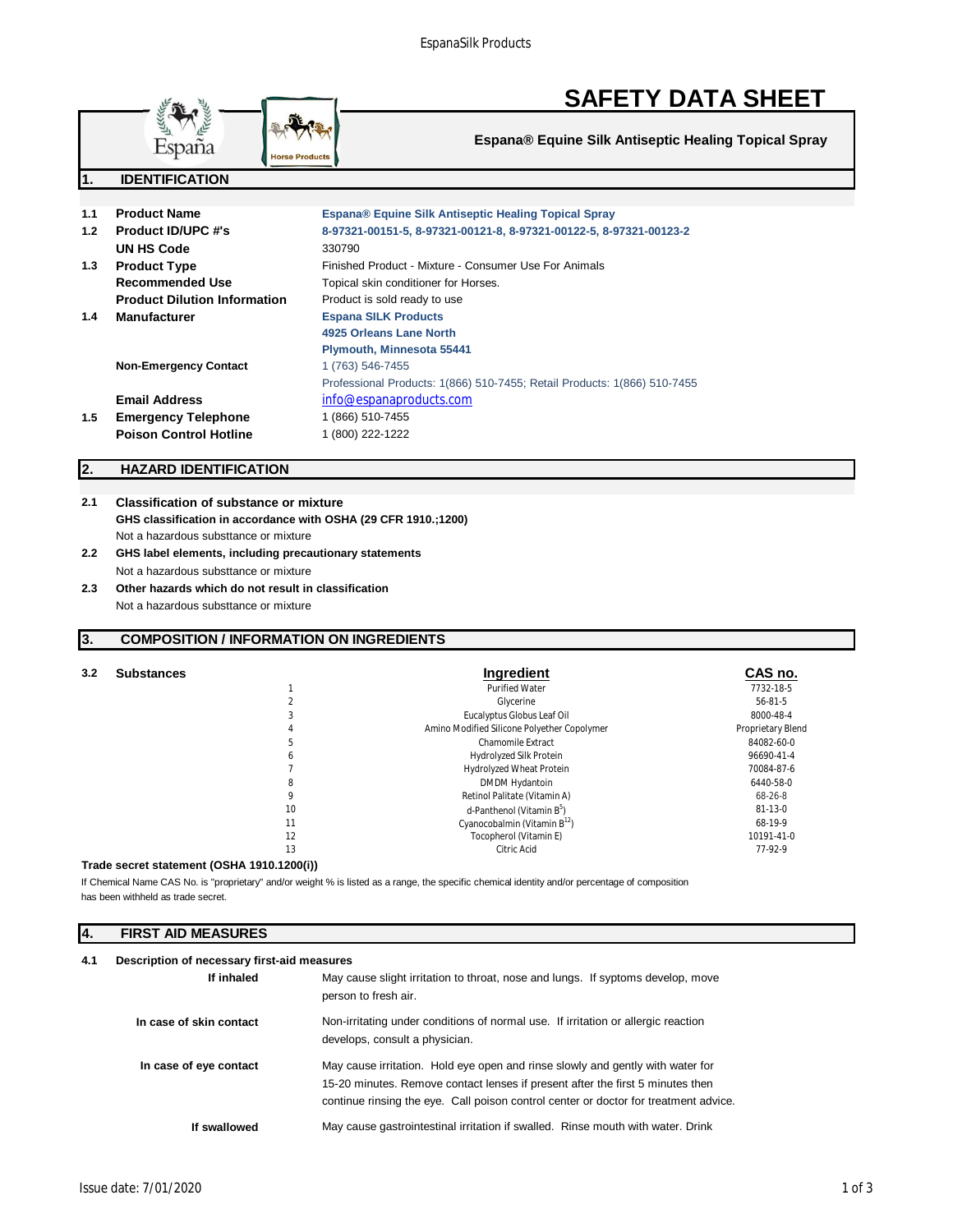# EspanaSilk Products

two glasses of water. Do not induce vomiting except on the advice of a physician.

# **5. FIRE - FIGHTING MEASURES 5.1 Suitable extinguishing media** Water and Foam. **5.2 Specific hazards arising from the chemical** N/A **5.3 Special protective actions for fire-fighters** No special fire fighting equipment is required, however, self-contained breathing apparatus and protective clothing should be worn in fighting fires involving chemicals. **6. ACCIDENTAL RELEASE MEASURES 6.1 Personal Precautions, protective equipment and emergency procedures** None. **6.2 Environmental precautions** None, product is biodegradeable. **6.3 Methods and materials for containment and cleaning up** Wash up spill area. **7. HANDLING AND STORAGE 7.1 Precautions for safe handling** Consider normal working environment. Use common sense precaution. **7.2 Conditions for safe storage, including any incompatibilities** Store in original, closed container. **8. EXPOSURE CONTROLS/PERSONAL PROTECTION**

## **8.3 Individual protection measures, such as personal protective equipment (PPE)**

| Eye/face protection    | Wear splash goggles if contatct with liquid is likely. |
|------------------------|--------------------------------------------------------|
| Skin protection        | Use rubber or neoprene gloves if necessary.            |
| Pespiratory protection | Normal room ventilation.                               |

# **9. PHYSICAL AND CHEMICAL PROPERTIES**

| Appearance/form                        | milky liquid                  |
|----------------------------------------|-------------------------------|
| Odor                                   | Pleasant eucaltptus fragrance |
| Odor threshold                         | Not available.                |
| pH value                               | $6.0 - 7.5$                   |
| Melting/Freezing point                 | Not determined                |
| Boiling point/boiling range            | Not determined                |
| Flash point                            | Not determined                |
| Evaporation rate                       | Not determined                |
| Flammability (solid, gas)              | Not available.                |
| Upper/ lower flammability limit        | Not available.                |
| Vapor pressure                         | Not available.                |
| Vapor density                          | Not available.                |
| <b>Relative Density</b>                | Not available.                |
| Water solubility                       | Completely Soluable.          |
| Solubility in other solvents           | Not available.                |
| Partition coefficient: n-octanol/water | Not available.                |
| Autoignition temperature               | Not available.                |
| Decomposition temperature              | Not available.                |
|                                        |                               |

# **10. STABILITY AND REACTIVITY**

| 10.1 Reactivity                                               | Hazardous polymerization: will not occur. |
|---------------------------------------------------------------|-------------------------------------------|
| 10.2 Chemical stability                                       | Stable under normal conditions            |
| 10.3 Possibility of hazardous reactions                       | None known for mixture.                   |
| 10.4 Conditions to avoid                                      | None known for mixture.                   |
| 10.5 Materials to avoid                                       | None known for mixture.                   |
| 10.6 Hazardous Decomposition Products None known for mixture. |                                           |